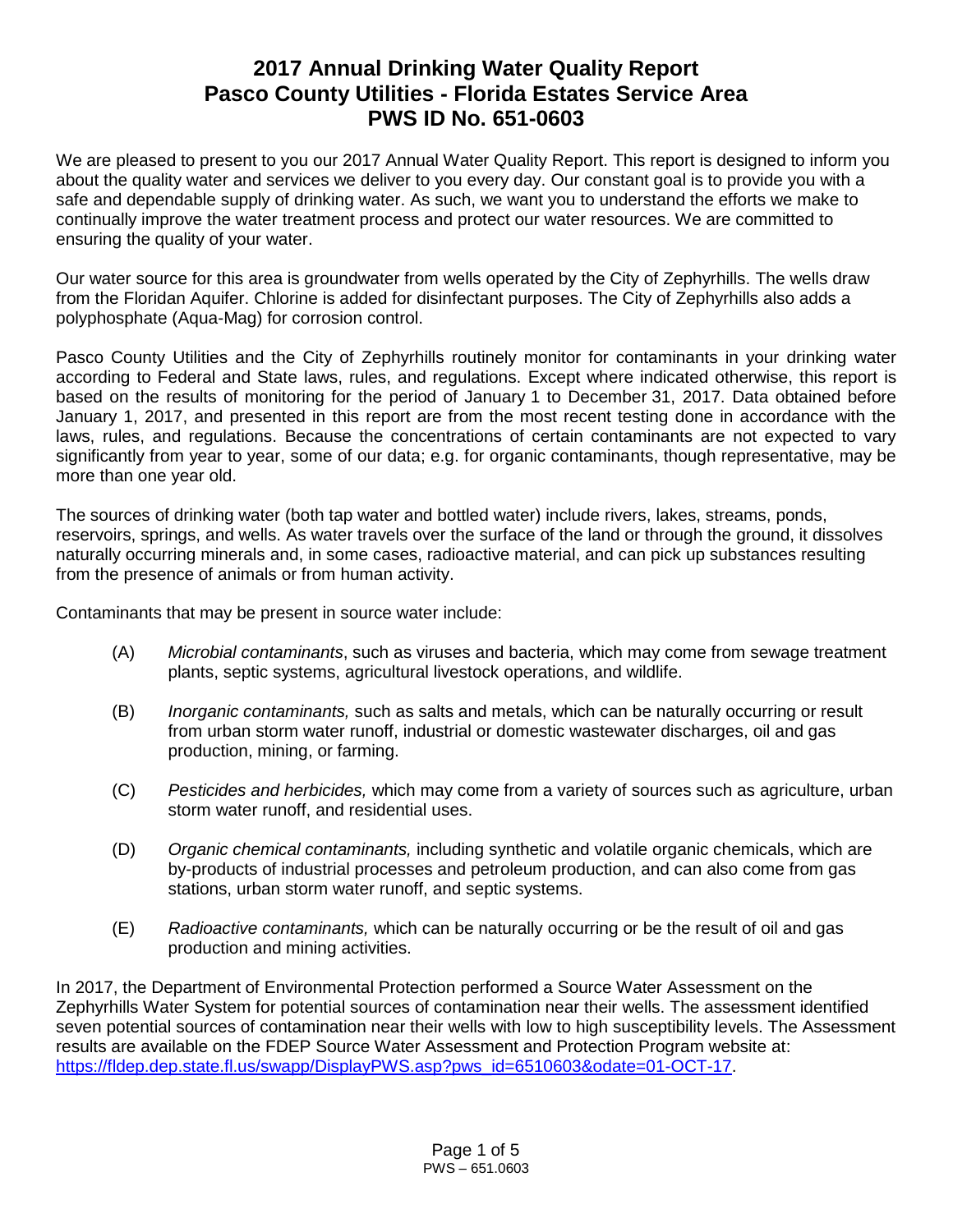To ensure that tap water is safe to drink, the EPA prescribes regulations which limit the amount of certain contaminants in water provided by public water systems. The Food and Drug Administration (FDA) regulations establish limits for contaminants in bottled water which must provide the same protection for public health.

Some people may be more vulnerable to contaminants in drinking water than the general population. Immunocompromised persons such as persons with cancer undergoing chemotherapy, persons who have undergone organ transplants, people with HIV/AIDS or other immune system disorders, some elderly, and infants can be particularly at risk from infections. These people should seek advice about drinking water from their health care providers. EPA/CDC guidelines on appropriate means to lessen the risk of infection by *Cryptosporidium* and other microbiological contaminants are available from the Safe Drinking Water Hotline 1-800-426-4791.

Drinking water, including bottled water, may reasonably be expected to contain at least small amounts of some contaminants. The presence of contaminants does not necessarily indicate that the water poses a health risk. More information about contaminants and potential health effects can be obtained by calling the EPA's Safe Drinking Water Hotline at 1-800-426-4791.

### **TERMS AND ABBREVIATIONS**

In the following table you will find terms and abbreviations you might not be familiar with. To help you better understand these terms, we have provided the following definitions:

*Action Level (AL): The concentration of a contaminant which, if exceeded, triggers treatment or other requirements that a water system must follow.*

*Maximum Contaminant Level Goal (MCLG): The level of a contaminant in drinking water below which there is no known or expected risk to health. MCLGs allow for a margin of safety.*

*Maximum Contaminant Level (MCL): The highest level of a contaminant that is allowed in drinking water. MCLs are set as close to the MCLGs as feasible using the best available treatment technology.*

*Maximum Residual Disinfectant Level Goal (MRDLG): The level of a drinking water disinfectant below which there is no known or expected risk to health. MRDLGs do not reflect the benefits of the use of disinfectants to control microbial contaminants.*

*Maximum Residual Disinfectant Level (MRDL): The highest level of a disinfectant allowed in drinking water. There is convincing evidence that addition of a disinfectant is necessary for control of microbial contaminants.*

*Parts per million (ppm) or milligrams per liter (mg/l): One part by weight of analyte to one million parts by weight of the water sample.*

*Parts per billion (ppb) or micrograms per liter (µg/l): One part by weight of analyte to one billion parts by weight of the water sample.*

*Picocurie per liter (pCi/l): Measure of the radioactivity in water.*

*ND: means not detected and indicates that the substance was not found by laboratory analysis.*

*N/A: Not applicable.*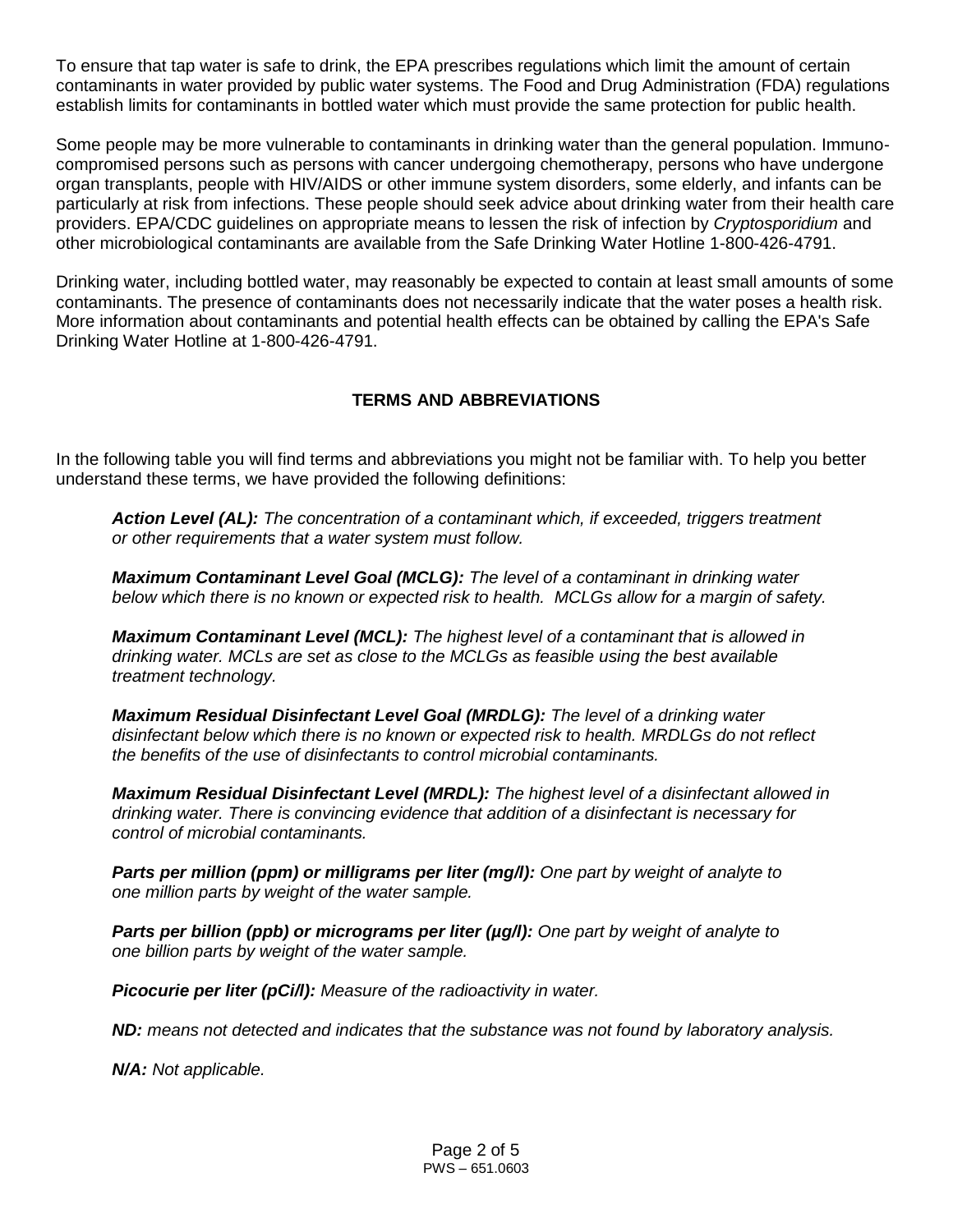## **Key**

AL = Action Level MCL = Maximum Contaminant Level MCLG = Maximum Contaminant Level Goal pCi/l = picocuries per liter (a measure of radioactivity) ppm = parts per million, or milligrams per liter (mg/l) ppb = parts per billion, or micrograms per liter (μg/l)

**Note: The State allows us to monitor for some contaminants less than once per year because the concentrations of these contaminants do not change frequently. Therefore, some of our data, though representative, may be more than one year old. Results in the 'Level Detected' column for inorganic contaminants are either the highest average at any of the sampling points or the highest detected level at any sampling point, depending on the sampling frequency. 'Range of Results' indicates the lowest and highest concentrations detected for each contaminant. If only one sample was taken, 'Range of Results' = N/A.**

## **TEST RESULTS TABLES**

| <b>Water Quality Testing Results: Radioactive Contaminants</b> |                                                                                                                 |   |          |             |            |                                          |                             |  |  |
|----------------------------------------------------------------|-----------------------------------------------------------------------------------------------------------------|---|----------|-------------|------------|------------------------------------------|-----------------------------|--|--|
| <b>Contaminant and</b><br>Unit of Measurement                  | MCL<br>Dates of<br>Level<br><b>Violation</b><br>sampling<br><b>Results</b><br><b>Detected</b><br>(mo/yr)<br>Y/N |   | Range of | <b>MCLG</b> | <b>MCL</b> | <b>Likely Source of</b><br>Contamination |                             |  |  |
| Uranium (pCi/L)                                                | 04/2017                                                                                                         | N | 0.804    | 0.28-0.804  |            | 30                                       | Erosion of natural deposits |  |  |

| <b>Water Quality Testing Results: Inorganic Contaminants</b> |                                           |                                |                          |                            |                |                |                                                                                                                                                                            |  |  |
|--------------------------------------------------------------|-------------------------------------------|--------------------------------|--------------------------|----------------------------|----------------|----------------|----------------------------------------------------------------------------------------------------------------------------------------------------------------------------|--|--|
| Contaminant<br>and Unit of<br><b>Measurement</b>             | Dates of<br><b>Sampling</b><br>(mo. /yr.) | <b>MCL</b><br>Violation<br>Y/N | Level<br><b>Detected</b> | Range of<br><b>Results</b> | <b>MCLG</b>    | <b>MCL</b>     | <b>Likely Source of Contamination</b>                                                                                                                                      |  |  |
| Arsenic (ppb)                                                | 04/2017                                   | $\mathsf{N}$                   | .70                      | $0.17 - 0.70$              | $\Omega$       | 10             | Erosion of natural deposits; runoff<br>from orchards; runoff from glass and<br>electronics production wastes                                                               |  |  |
| Barium (ppm)                                                 | 04/2017                                   | N                              | 0.0059                   | $0.0033 - 0.0059$          | $\overline{2}$ | $\overline{2}$ | Discharge of drilling wastes,<br>discharge from metal refineries,<br>erosion of natural deposits                                                                           |  |  |
| Fluoride (ppm)                                               | 03/2017                                   | N                              | 0.12                     | $ND - 0.12$                | 4              | 4              | Erosion of natural deposits;<br>discharge from fertilizer and<br>aluminum factories. Water additive<br>which promotes strong teeth when at<br>the optimum level of 0.7 ppm |  |  |
| Lead [point of<br>entry] (ppb)                               | 04/2017                                   | N                              | 1.9                      | $ND - 1.9$                 | N/A            | 15             | Residue from man-made pollution<br>such as auto emissions and paint;<br>lead pipe, casing, and solder                                                                      |  |  |
| Nitrate [as<br>Nitrogen] (ppm)                               | 03/2017                                   | N                              | 3.3                      | $0.44 - 3.3$               | 10             | 10             | Runoff from fertilizer use; leaching<br>from septic tanks; sewage; erosion<br>of natural deposits                                                                          |  |  |
| Selenium (ppb)                                               | 04/2017                                   | N                              | 1.7                      | <b>ND-1.7</b>              | 50             | 50             | Discharge from petroleum and metal<br>refineries; erosion of natural<br>deposits; discharge from mines                                                                     |  |  |
| Sodium (ppm)                                                 | 03/2017                                   | N                              | 11                       | $7.8 - 11$                 | N/A            | 160            | Saltwater intrusion; leaching from<br>soil                                                                                                                                 |  |  |
| Thallium (ppb)                                               | 04/2017                                   | N                              | 0.070                    | $ND - 0.070$               | 0.5            | 2              | Leaching from ore-processing sites;<br>discharge from electronics, glass<br>and drug factories                                                                             |  |  |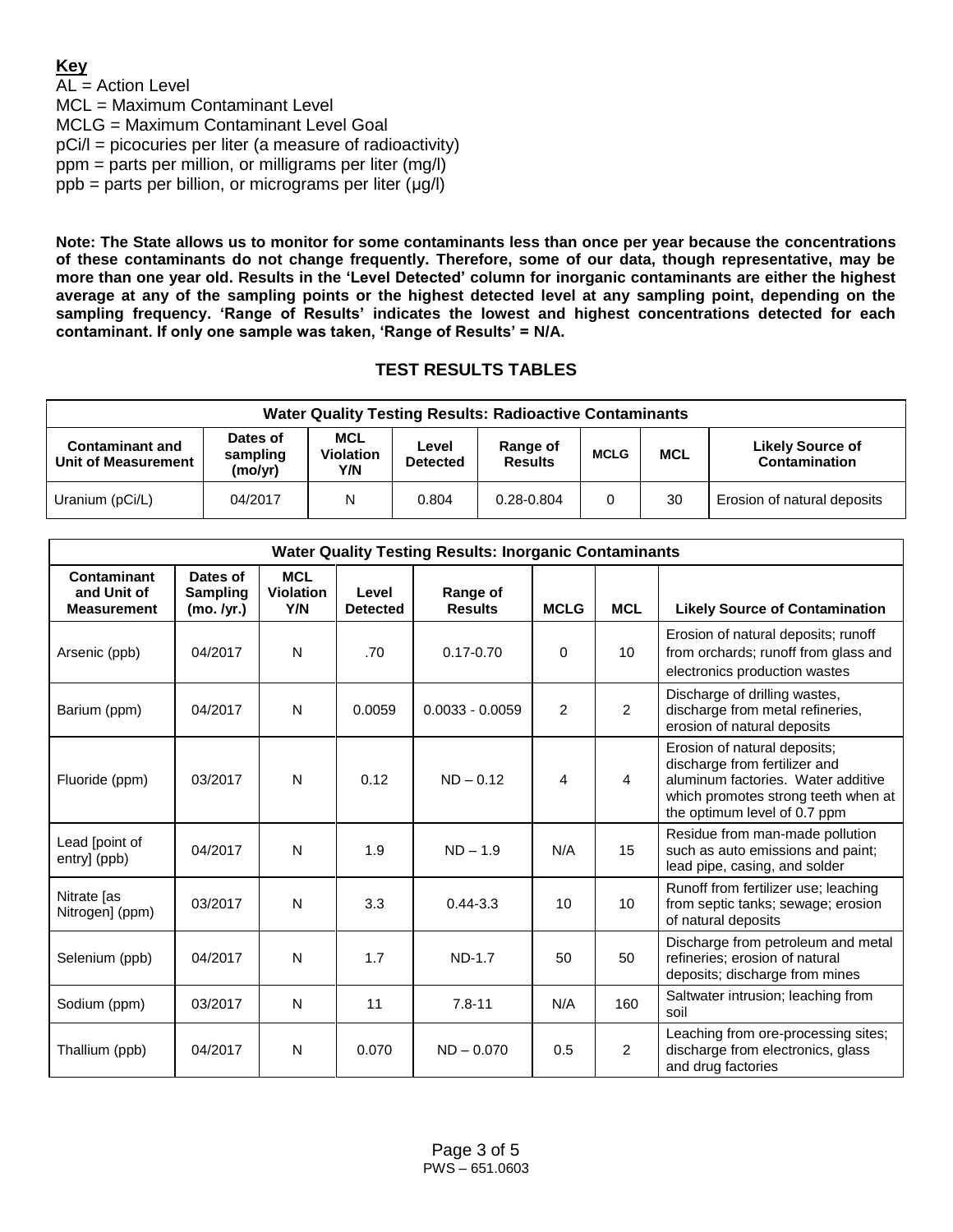| Water Quality Testing Results: Lead and Copper [Tap Water] |                                          |                                |                                                 |                                                                         |             |           |                                                                                                                 |  |
|------------------------------------------------------------|------------------------------------------|--------------------------------|-------------------------------------------------|-------------------------------------------------------------------------|-------------|-----------|-----------------------------------------------------------------------------------------------------------------|--|
| <b>Contaminant and</b><br>Unit of Measurement              | Dates of<br><b>Sampling</b><br>(mo./yr.) | AL<br><b>Exceeded</b><br>(Y/N) | 90 <sup>th</sup><br><b>Percentile</b><br>Result | No. of<br><b>Sampling</b><br><b>Sites</b><br><b>Exceeding</b><br>the AL | <b>MCLG</b> | <b>AL</b> | <b>Likely Source of</b><br>Contamination                                                                        |  |
| Copper [tap water]<br>(ppm)                                | 9/2015                                   | N                              | 0.217                                           | 0                                                                       | 1.3         | 1.3       | Corrosion of household<br>plumbing systems; erosion<br>of natural deposits; leaching<br>from wood preservatives |  |
| Lead [tap water] (ppb)                                     | 9/2015                                   | N                              | 1.2                                             | 0                                                                       | 0           | 15        | Corrosion of household<br>plumbing systems; erosion<br>of natural deposits                                      |  |

If present, elevated levels of lead can cause serious health problems, especially for pregnant women, and young children. Lead in drinking water is primarily from materials and components associated with service lines and home plumbing. Pasco County Utilities is responsible for providing high quality drinking water, but cannot control the variety of materials used in plumbing components. When your water has been sitting for several hours, you can minimize the potential for lead exposure by flushing your tap for 30 seconds to 2 minutes before using water for drinking or cooking. If you are concerned about lead in your water, you may wish to have your water tested. Information on lead in drinking water, testing methods, and steps you can take to minimize exposure is available from the Safe Drinking Water Hotline at 1-800-426-4791 or at http://www.epa.gov/safewater/lead.

| Water Quality Testing Results: Disinfectants & Disinfection By-Products (D/DBP)                                                                                                                                                                                                                                                                                                                                                 |                                       |                                         |                          |                            |              |             |                                                 |  |  |
|---------------------------------------------------------------------------------------------------------------------------------------------------------------------------------------------------------------------------------------------------------------------------------------------------------------------------------------------------------------------------------------------------------------------------------|---------------------------------------|-----------------------------------------|--------------------------|----------------------------|--------------|-------------|-------------------------------------------------|--|--|
| For the following disinfectant residuals, the level detected is the highest running annual average (RAA), computed<br>quarterly, of monthly averages of all samples collected. The range of results is the range of results (lowest to highest) of all<br>the individual samples collected during the past year.                                                                                                                |                                       |                                         |                          |                            |              |             |                                                 |  |  |
| <b>Contaminant and Unit</b><br>of Measurement                                                                                                                                                                                                                                                                                                                                                                                   | <b>Dates of Sampling</b><br>(mo./yr.) | <b>MCL</b><br><b>Violation</b><br>(Y/N) | Level<br><b>Detected</b> | Range of<br><b>Results</b> | <b>MRDLG</b> | <b>MRDL</b> | <b>Likely Source of</b><br><b>Contamination</b> |  |  |
| Chlorine (ppm)                                                                                                                                                                                                                                                                                                                                                                                                                  | 1-12/2017                             | N                                       | 1.03                     | $0.6 - 1.6$                | 4            | 4.0         | Water additive used<br>to control microbes      |  |  |
| For the following disinfection by-products monitored under Stage 2 D/DBP regulations, the level detected is equal to the<br>highest annual average (computed quarterly) for any single sampling point. Range of Results is the range of results (lowest<br>to highest) at the individual sampling sites. Note: If the system was sampled annually, level detected is equal to the sample<br>result, and range is listed as N/A. |                                       |                                         |                          |                            |              |             |                                                 |  |  |
| <b>Contaminant and Unit</b><br>of Measurement                                                                                                                                                                                                                                                                                                                                                                                   | Dates of<br>Sampling<br>(mo./yr.)     | <b>MCL</b><br><b>Violation</b><br>(Y/N) | Level<br><b>Detected</b> | Range of<br><b>Results</b> | <b>MCLG</b>  | <b>MCL</b>  | <b>Likely Source of</b><br><b>Contamination</b> |  |  |
| Total Trihalomethanes<br>[TTHM] (ppb)                                                                                                                                                                                                                                                                                                                                                                                           | 7/2017                                | N                                       | 3.9                      | N/A                        | N/A          | 80          | By-product of<br>drinking water<br>disinfection |  |  |

We encourage public participation in our community's decision affecting drinking water. Regular Pasco County Board of County Commissioners (BOCC) meetings are held every other week at 10 a.m. The meetings are held at one of the following locations:

West Pasco Government Center Historic Pasco County Courthouse Board Room Board Room 8731 Citizens Drive 37918 Meridian Avenue New Port Richey, FL 34654 Dade City, FL 33525

Please call the West Pasco Government Center at 727-847-2411 for the date, time, and location of the BOCC meetings, or visit our website at [www.pascocountyfl.net.](http://www.pascocountyfl.net/)